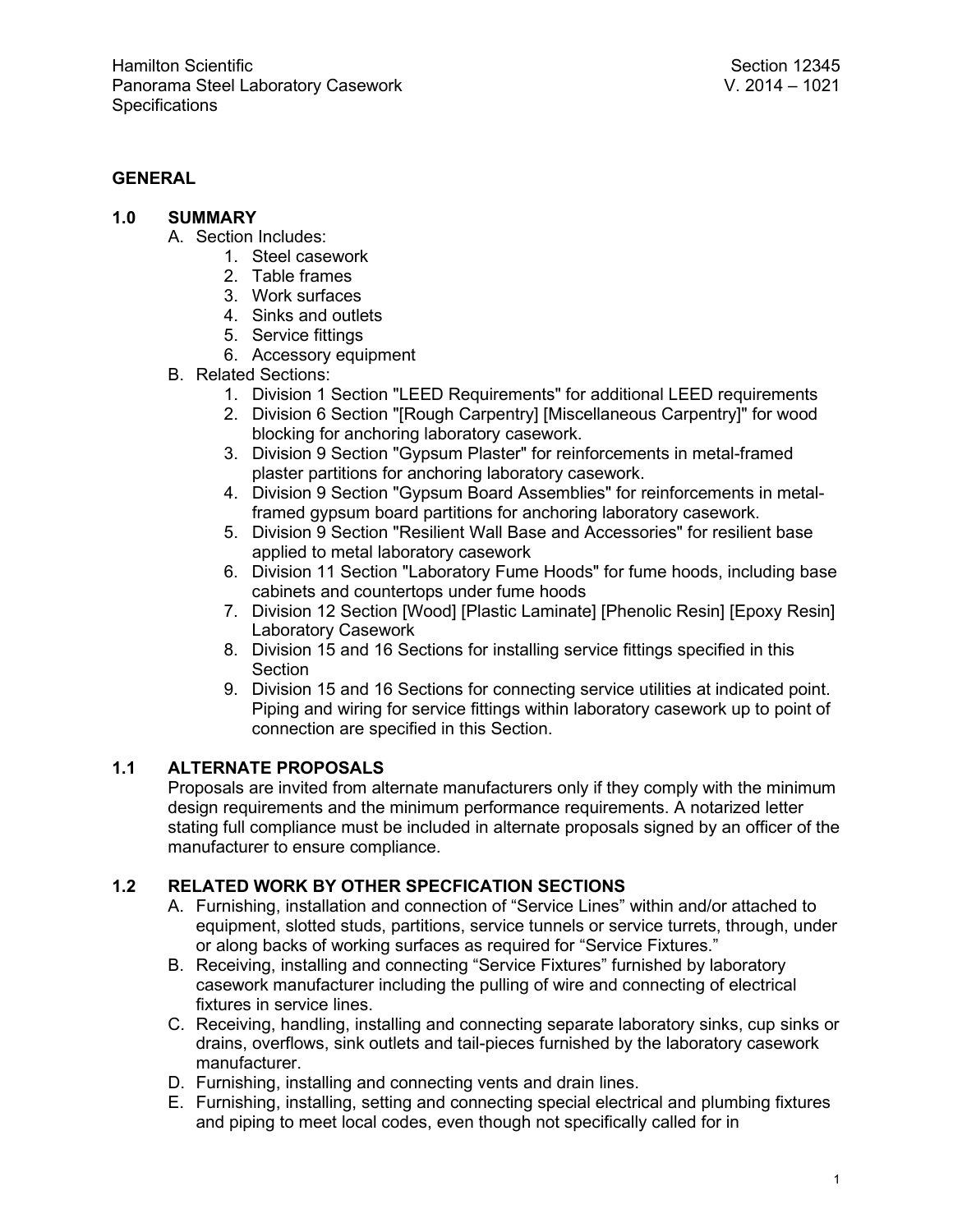specifications and shown on drawings.

- F. Furnishing, installing and connecting of ducts from fume hoods to blowers and from blowers to atmosphere.
- G. Furnishing, handling and installing fans with motors (blowers).
- H. Furnishing, and installation of framing or reinforcements for wall, floors and ceilings to adequately support laboratory equipment and brick, plaster, metal or wood grounds required for proper anchoring of the equipment.
- I. Furnishing fluorescent tubes (for task lights), light bulbs, and/or any miscellaneous materials generally classified as maintenance or supply items.
- J. Furnishing and installation of pipe hangers.
- K. Furnishing in-wall exhaust duct and connection to vented cabinets.

### **1.3 CASEWORK DESIGN REQUIREMENTS**

A. Flush Overlay Construction: Surfaces of doors and drawers shall overlay the cabinet ends, top or bottom rails. Horizontal and vertical case shell members (panels, top rails and bottoms) shall be concealed behind drawer and door fronts. Maintain the following reveals:

Steel fronts - 1/8" (3 mm) horizontally and vertically between door and drawer fronts, 5/32" (4 mm) vertical side reveals at end of cabinet. Flush overlay steel fronts with concealed hinges 1/16" (1.6 mm).

Wood fronts - 1/8" (3 mm) horizontally and vertically between door and drawer fronts, 1/16" (1.5 mm) vertical side reveals at end of cabinet

- 1. Steel front option: 20 gauge interior and 18 gauge exterior panels; interior filled with sound deadening material; 14 gauge steel reinforcement added at hinge locations; 20 gauge vertical reinforcement channel, one each door.
- 2. Wood front option: Final options TBD. Consult factory for availability.

#### OR

- B. Flush Front Construction: Surface of doors, drawers and panel faces shall align with cabinet fronts without overlap of case ends. Vertical case shell members shall meet in the same plane without overlap, crack or crevices. Maintain the following reveals: Steel fronts - 1/8" (3 mm) horizontally and vertically between door and drawer fronts, 3/32" (.094 mm) vertical side reveals at end of cabinet
	- 1. Steel front option: 20 gauge interior and 18 gauge exterior panels; interior filled with sound deadening material; 14 gauge steel reinforcement added at hinge locations; 20 gauge vertical reinforcement channel, one each door.
- C. Field convertible design allows for conversion of cabinet door and drawer front styles, drawer body suspension and cabinet horizontal and vertical rails with the use of simple hands tools.
- D. Slimline styling: Front width of end panels 3/4" and front height of top members 1".
- E. Self-supporting units: Completely welded shell assembly without applied panels at ends, backs or bottoms, so that cases can be used interchangeably or as a single, stand-alone unit.
- F. Interior of case units: Easily cleanable, flush interior. Base cabinets, 30"- 48" wide, with double swinging doors shall provide full access to complete interior without center vertical post.
- G. Drawers: Sized on a modular basis for interchange to meet varying storage needs, and designed to be easily removable in field with the use of simple hand tools.
- H. Framed glazed doors: Identical in construction, hardware and installation to solid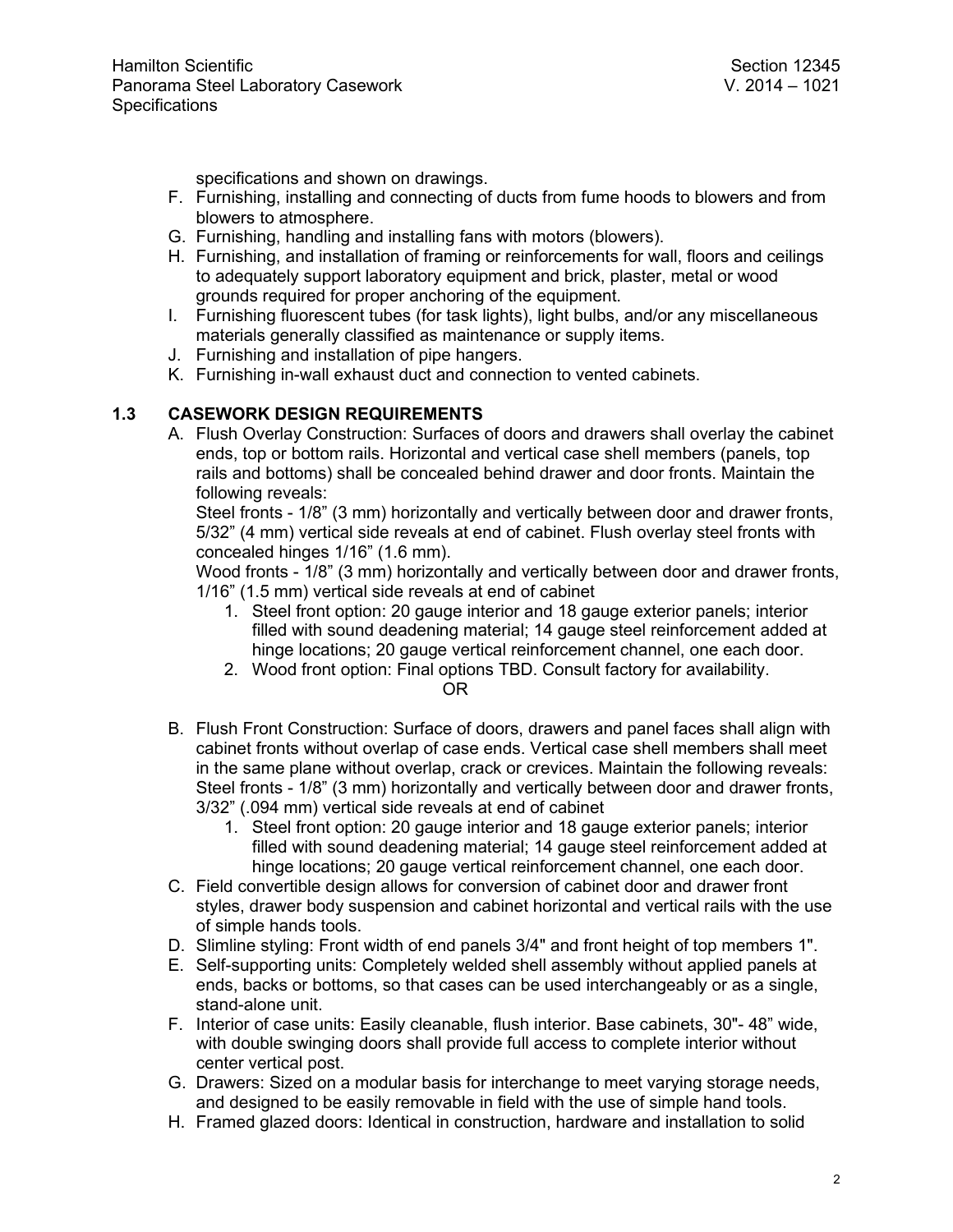panel doors. Design framed glazed doors to be removable for glass replacement.

### **1.4 QUALIFICATIONS**

The following performance details are project requirements and must be met by all Bidders whether named herein, or approved by Addendum, regardless of Manufacturer's "Standards". Deviations will not be allowed.

- A. Structural Cabinet Body: Cabinet body shall be minimum 18 gage cold-rolled steel welded construction. Cabinet bottoms shall be turned down and welded to the cabinet sides and shall incorporate an 11 gage steel gusset with 3/8" threaded levelers. The toespace shall be fully enclosed. Top rail shall be welded to cabinet ends. Back panels shall be lift-out gravity fit (mechanical fasteners are not permitted). Single platform shall accept both inset and flush overly designs.
- B. Interior Structure: Cabinet front vertical and rear structural supports shall be predrilled and prepunched to accept all hinge, drawer suspension and shelving options. All components shall be self-locating. All components are height adjustable on one-inch increments. All combinations base cabinets over 30" wide shall be furnished with a vertical divider to reduce horizontal members shelf deflection. Front vertical rail shall be installed without tools or mechanical fasteners.
- C. Cabinet Loading: Base cabinets shall support 500 lbs. per linear foot up to 2000 lbs. Wall cases shall support 300 lbs. Shelves shall support 40 lbs. per square foot up to 200 lbs. Mobile tables shall support 300 lbs., free-standing tables shall support 600 lbs. and fixed tables shall support 2000 lbs.
- D. Cabinet Components: Cabinet construction shall have common cabinet components that can be field converted with simple hand tools. Horizontal and vertical front rails are self- locating and attach with mechanical fasteners (welding is not permitted). Internal components (drawers, door and drawer fronts, drawer suspensions, hinges shelves) can be converted in the field allowing the customer to change the function or appearance without removing the casework with simple hand tools.
- E. Drawer Suspensions: All drawer suspensions must be full extension with positive instop and outstop. All suspensions install without tools and can be located anywhere within the vertical plain of the vertical structural support. Drawer suspension is soft closing as a standard cataloged product. Dynamic (operational) load rating shall be minimum 100 lbs. (45 kg). Minimum 150 lbs. (68 kg) static load rating.
- F. Industry Compliance: All products must have passed third-party independent testing agencies requirements for compliance for the SEFA 8 Metal standards. Flammable storage must pass both UL 1275 and FM 6050 requirements.

Architect/Owners opinion and decision shall be final in evaluation of manufacturer's product for approval to bid or award of contract.

### **1.5 CASEWORK PERFORMANCE REQUIREMENTS**

A. Structural Performance: Provide metal laboratory casework and support framing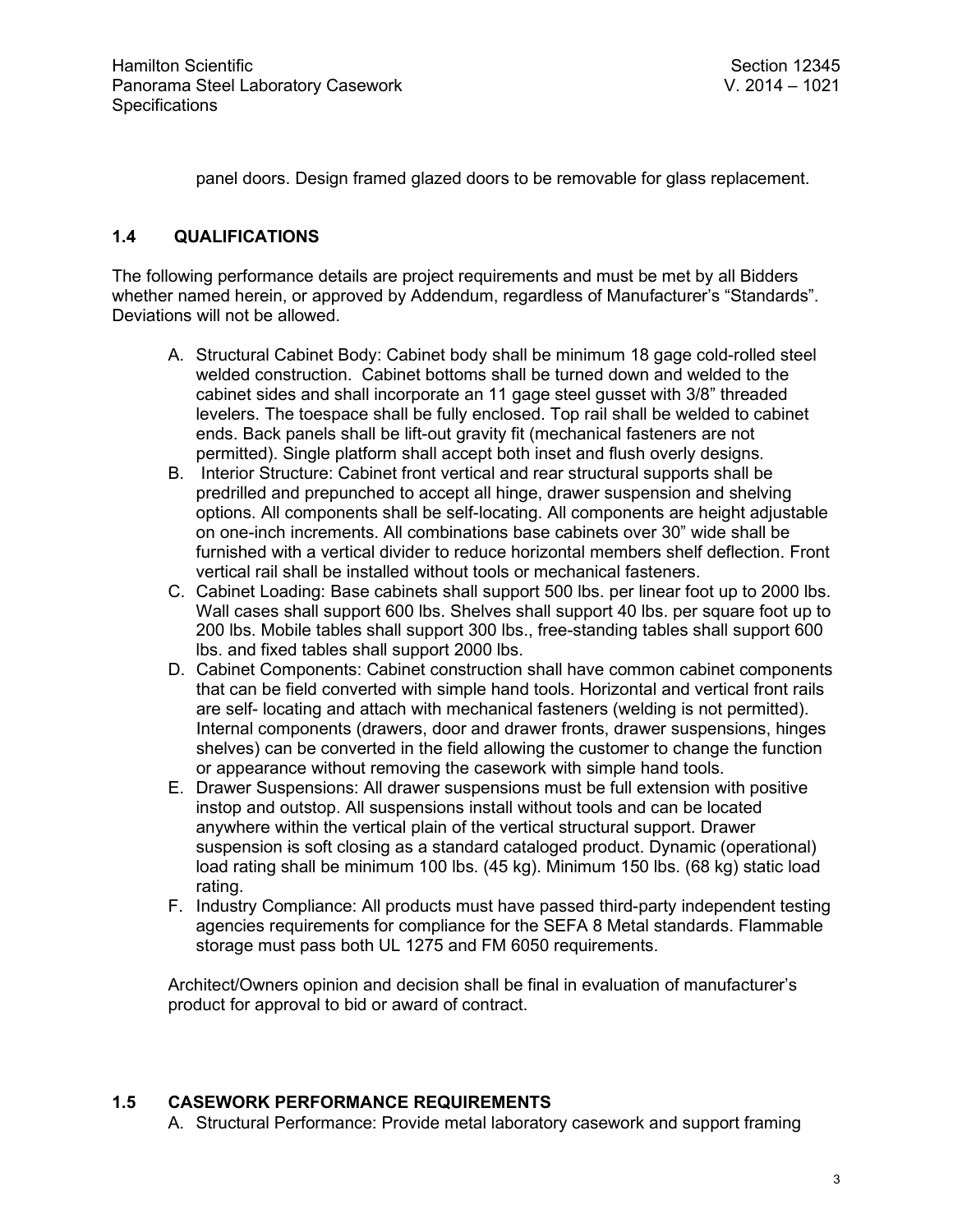capable of withstanding the effects of the following gravity loads and stresses per support framing module without permanent deformation, excessive deflection, or binding of drawers and doors:

- B. Structural requirements: Casework components shall withstand the following minimum loads without damage to the component or to the casework operation:
	- 1. Steel base unit load capacity: 500 lbs. per lineal foot.
	- 2. Suspended units: 300 lbs.
	- 3. Drawers in a cabinet body: 150 lbs.
	- 4. Utility tables (4 legged): 600 lbs. (with levelers) 300 lbs. (with casters)
	- 5. Hanging wall cases: 300 lbs.
	- 6. Load capacity for shelves of base units, wall cases and tall cases: 40 lbs. per square foot, maximum load – 200 lbs. up to 48" wide.
	- 7. Mobile cabinets: 300 lbs
- C. Metal Finish Performance Requirements:
	- 1. Abrasion resistance: Maximum weight loss of 5.5 mg. per 100 cycle when tested on a Taber Abrasion Tester #E40101 with 1000 gm wheel pressure and Calibrase #CS10 wheel.
	- 2. Humidity resistance: Withstand 1000 hour exposure in saturated humidity at 100 degrees F.
	- 3. No visible effect to surface finish following 100 hour continuous application of a water soaked cellulose sponge, maintained in a wet condition throughout the test period.
	- 4. Salt spray: Withstand minimum 200 hour salt spray test.

### **1.6 CHEMICAL RESISTANCE PERFORMANCE REQUIREMENTS**

- A. Metal finish:
	- 1. Preparation: Spray clean metal with a heated cleaner/phosphate solution, pre-treat with iron phosphate spray, water rinse, and neutral final seal. Immediately dry in heated ovens, gradually cooled, prior to application of finish.
	- 2. Application: Electrostatically apply urethane powder coat of selected color and bake in controlled high temperature oven to assure a smooth, hard satin finish. Surfaces shall have a chemical resistant, high grade laboratory furniture quality finish of the following thickness: Liquid, dipped, solvent based finishes are not and will not be acceptable.
		- a. Exterior and interior exposed surfaces: 1.5 mil average and 1.2 mil min.
		- b. Backs of cabinets and other surfaces not exposed to view: 1.2 mil average.
- B. Cabinet Surface Finish Tests:

All casework construction and performance characteristics shall be in full compliance with current SEFA 8 Metal standards. At the owner's request, independent, third party performance testing must be submitted validating compliance and adheres to the finish specifications.

- 1. Chemical Spot Test
	- a. Purpose of Test
		- i. The purpose of the chemical spot test is to evaluate the resistance a finish has to chemical spills.
		- ii. **Note:** Many organic solvents are suspected carcinogens, toxic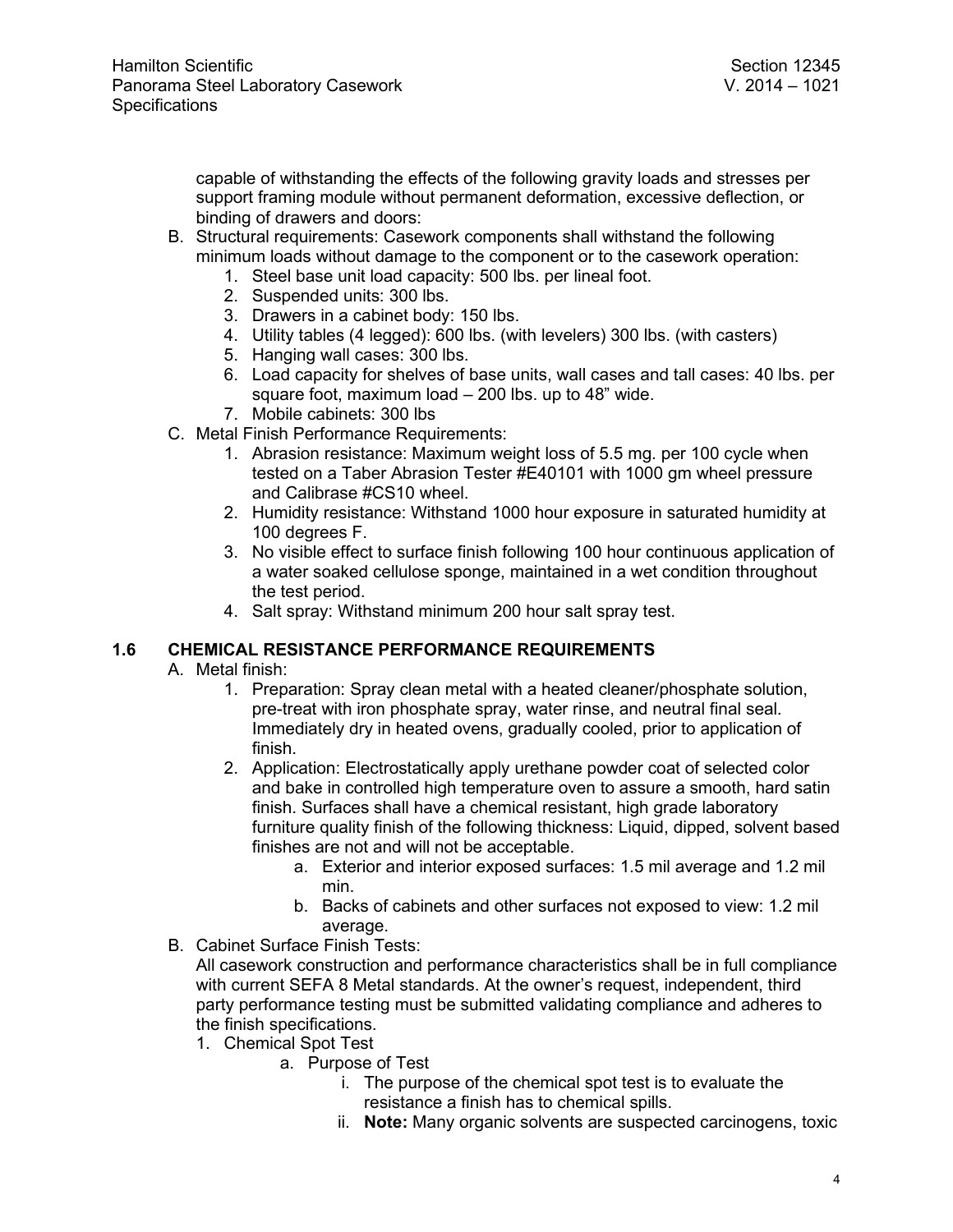and/or flammable. Great care should be exercised to protect personnel and the environment from exposure to harmful levels of these materials.

- b. Test Procedure
	- i. Obtain one sample panel measuring 14" x 24" (355.6mm x 609.6mm). The received sample to be tested for chemical resistance as described herein.
	- ii. Place panel on a flat surface, clean with soap and water and blot dry. Condition the panel for 48-hours at 73±3°F / 23±2°C and 50±5% relative humidity. Test the panel for chemical resistance using forty-nine different chemical reagents by one of the following methods:
	- iii. Method A Test volatile chemicals by placing a cotton ball saturated with reagent in the mouth of a one-ounce (29.574cc) bottle and inverting the bottle on the surface of the panel.
	- iv. Method B Test volatile chemicals by placing five drops of the reagent on the surface of the panel and covering with a 24mm watch glass, convex side down.
	- v. For both of the above methods, leave the reagents on the panel for a period of one hour. Wash off the panel with water, clean with detergent and naphtha, and rinse with deionized water. Dry with a towel and evaluate after 24-hours at 73±3°F / 23°±2°C and 50±5% relative humidity using the following rating system:
		- Level 0: No detectable change.
		- Level 1: Slight change in color or gloss.
		- Level 2: Slight surface etching or severe staining.
		- Level 3: Pitting, cratering, swelling, or erosion of coating. Obvious and significant deterioration.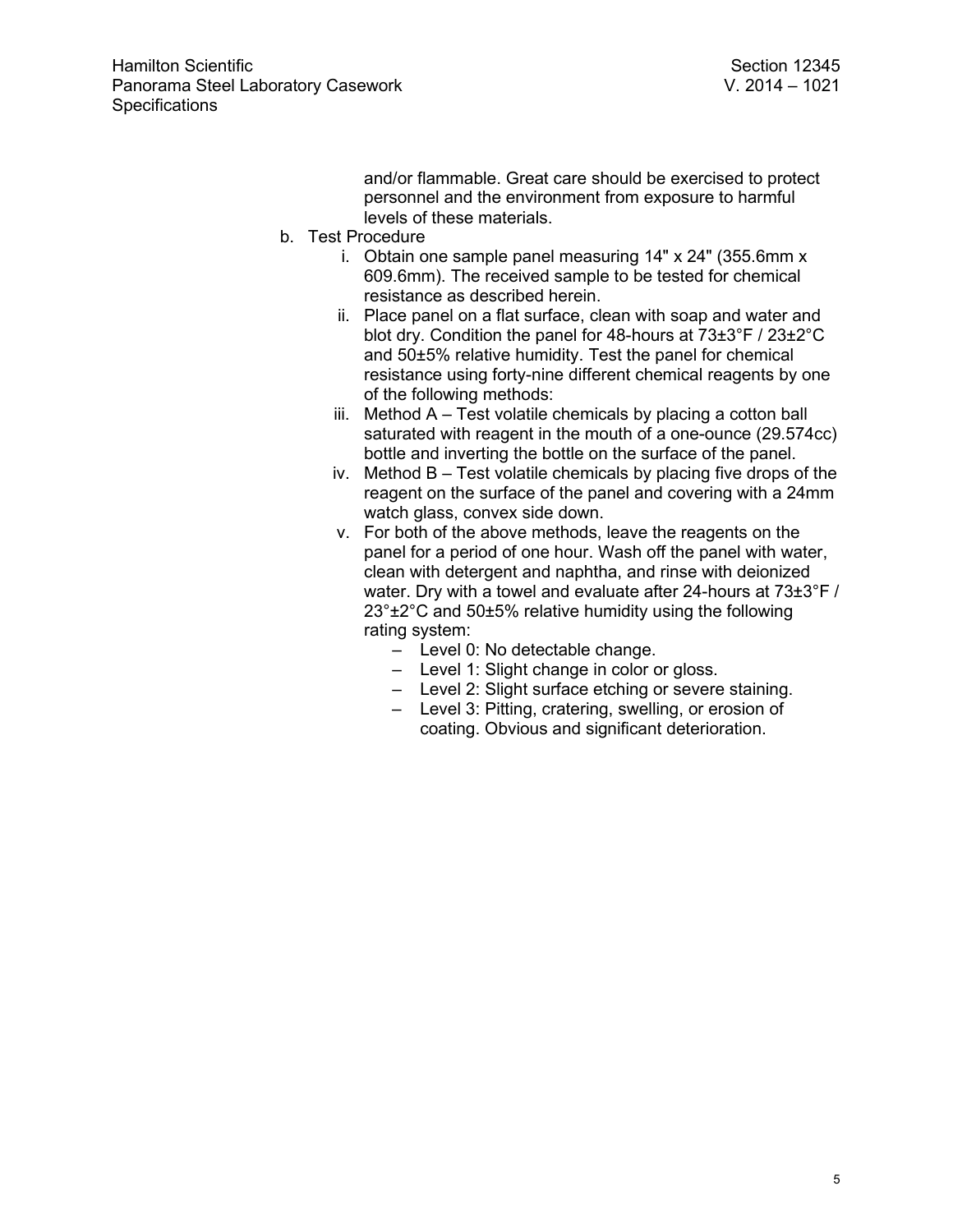#### **Test # Chemical Reagent Test Method**<br>1. Acetate, Amyl A 1. Acetate, Amyl **A**<br>2. Acetate, Ethyl **A** Acetate, Ethyl A<br>
Acetic Acid, 98% B 3. Acetic Acid, 98% B<br>4. Acetone A 4. Acetone 6. A<br>5. Acid Dichromate, 5% B Acid Dichromate, 5% 6. Alcohol, Butyl (a. )<br>7. Alcohol, Ethyl (a. ) Alcohol, Ethyl 8. Alcohol, Methyl A 9. Ammonium Hydroxide, 28% B<br>10. Benzene A 10. Benzene<br>11. Carbon Tetrachloride A 11. Carbon Tetrachloride<br>12. Chloroform 12. Chloroform A<br>13. Chromic Acid. 60% B 13. Chromic Acid, 60% B<br>14. Cresol A Cresol 15. Dichlor Acetic Acid A 16. Dimethylformanide A<br>17. Dioxane A Dioxane 18. Ethyl Ether A<br>19. Formaldehyde, 37% A Formaldehyde, 37% A<br>Formic Acid, 90% B 20. Formic Acid, 90% 21. Furfural A 22. Gasoline 1992. A<br>23. Hydrochloric Acid, 37% B Hydrochloric Acid, 37% 24. Hydrochloric Acid, 48% B<br>25. Hydrogen Peroxide, 3% B **12. Hydrogen Peroxide, 3% B**<br> **1** Iodine. Tincture of B 26. Iodine, Tincture of 27. Methyl Ethyl Ketone A<br>28. Methylene Chloride A 28. Methylene Chloride<br>29. Mono Chlorobenzen Mono Chlorobenzene A 30. Naphthalene A<br>31. Nitric Acid, 20% B Nitric Acid, 20% B<br>Nitric Acid. 30% B 32. Nitric Acid, 30% B<br>33. Nitric Acid. 70% B 33. Nitric Acid, 70% B<br>34. Phenol, 90% A 34. Phenol, 90% A<br>35. Phosphoric Acid, 85% B Phosphoric Acid, 85% B<br>Silver Nitrate. Saturated B 36. Silver Nitrate, Saturated B<br>37. Sodium Hydroxide, 10% B Sodium Hydroxide, 10% B<br>Sodium Hydroxide, 20% B 38. Sodium Hydroxide, 20% 39. Sodium Hydroxide, 40% B<br>40. Sodium Hydroxide, Flake B Sodium Hydroxide, Flake 41. Sodium Hydroxide, Saturated B 42. Sulfuric Acid, 33% B<br>43. Sulfuric Acid, 77% B 43. Sulfuric Acid, 77% B<br>44. Sulfuric Acid, 96% B 44. Sulfuric Acid, 96%<br>45. Sulfuric Acid, 77% Sulfuric Acid, 77% and Nitric Acid, 70% equal parts B 46. Toluene A 47. Trichloroethylene<br>48. Xvlene Xylene A

49. Zinc Chloride, Saturated B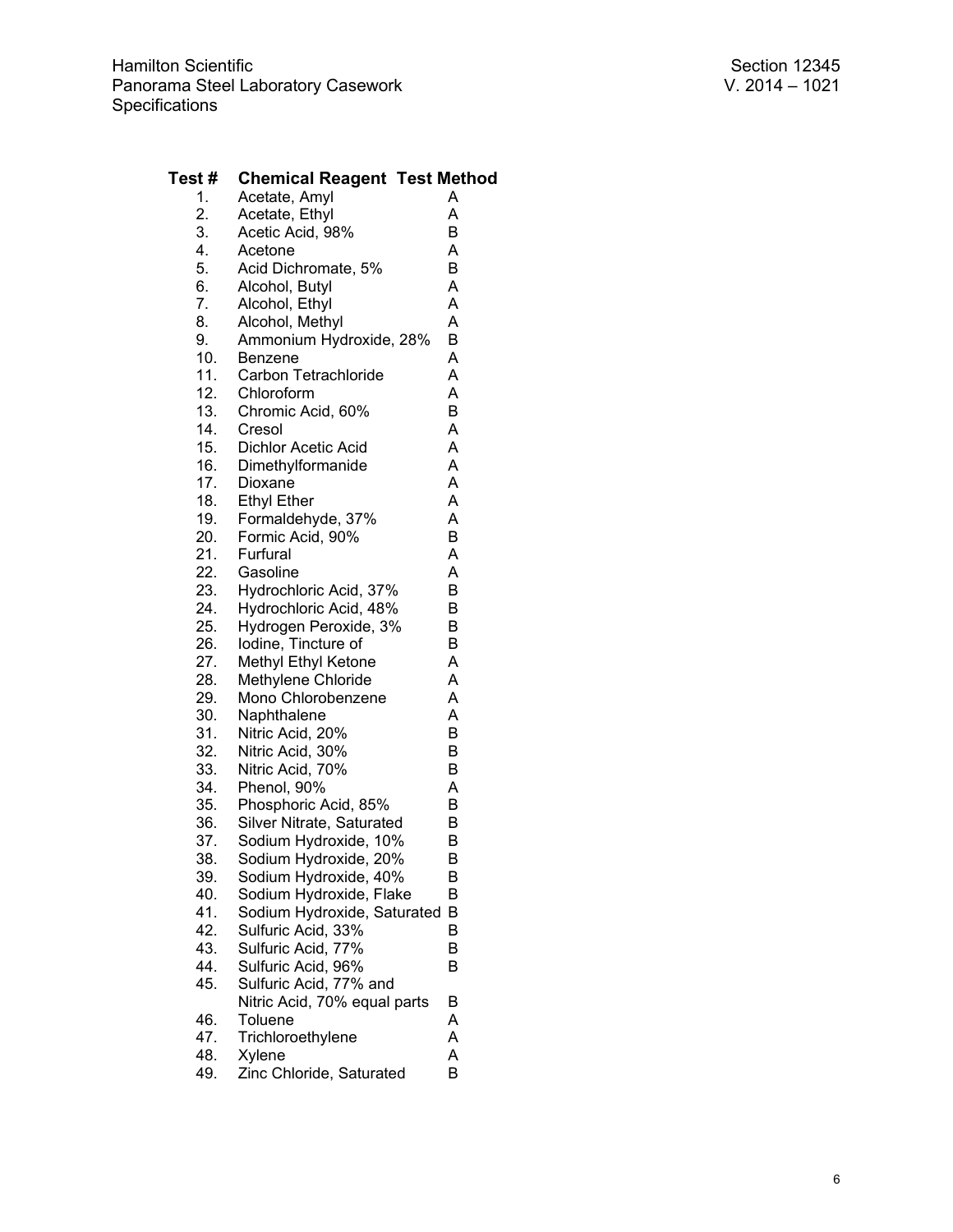c. Acceptance Level

Results will vary from manufacturer to manufacturer. Laboratory grade finishes should result in no more than four Level 3 conditions. Suitability for a given application is dependent upon the chemicals used in a given laboratory.

- 2. Hot Water Test
	- a. Purpose of Test

The purpose of this test is to insure the coating is resistant to hot water.

b. Test Procedure

Hot water, 190°F to 205°F (88°C to 96°C), shall be allowed to trickle (with a steady stream and at a rate of not less than 6 ounces (177.44cc) per minute on the surface, which shall be set at an angle of 45-degrees, for a period of five minutes.

- c. Acceptance Level After cooling and wiping dry, the finish shall show no visible effect from the hot water.
- 3. Impact Test
	- a. Purpose of Test

The purpose of this test is to evaluate the ductility of the coating.

b. Test Procedure

A one-pound ball approximately 2" (50.8mm) in diameter shall be dropped from a distance of 12" (304.8mm) onto a flat horizontal surface, coated to manufacturer's standard manufacturing method.

- c. Acceptance Level There shall be no visible evidence to the naked eye of cracks or checks in the finish due to impact.
- 4. Paint Adhesion on Steel Test
	- a. 4.1 Purpose of Test

The paint adhesion test is used to determine the bond of the coating to steel. This does not apply to non-steel products.

b. 4.2 Test Procedure

This test is based on ASTM D2197-86 "Standard Method of Test for Adhesion of Organic Coating." Two sets of eleven parallel lines 1/16" (1.587mm) apart shall be cut with a razor blade to intersect at right angles thus forming a grid of 100 squares. The cuts shall be made just deep enough to go through the coating, but not into the substrate. They shall then be brushed lightly with a soft brush for one minute. Examine under 100-foot candles of illumination.

- c. Acceptance Level
	- Ninety or more of the squares shall show finish intact.
- 5. Paint Hardness on Steel Test
	- a. Purpose of Test

The paint hardness test is used to determine the resistance of the coatings to scratches.

- b. Test Procedure
	- Pencils, regardless of their brand, are valued in this way: 8-H is the hardest, and next 11 order of diminishing hardness are 7-H, 6-H, 5-H, 4-H, 3-H, 2-H, H, F, HB, B (soft), 2-B, 3-B, 4-B,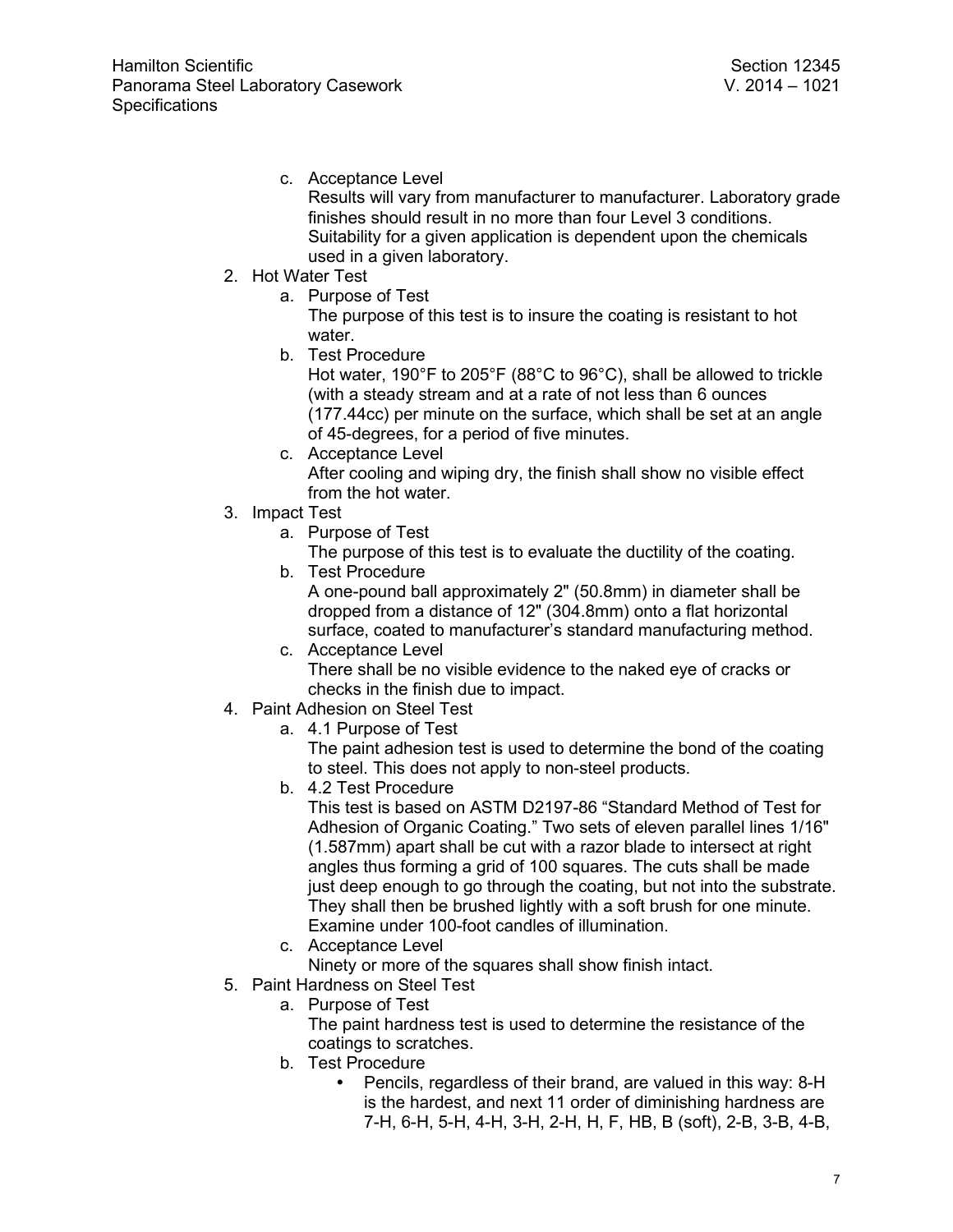5-B (which are softest).

- The pencils shall be sharpened on emery paper to a wide sharp edge. Pencils of increasing hardness shall be pushed across the paint film in a chisel-like manner until one is found that will cut or scratch the film. The pencil used before that one, that is the hardest pencil that will not rupture the film, is then used to express or designate the hardness.
- c. Acceptance Level The paint shall have a hardness of 4-H minimum with no visible puncture of the finish surface.

# **1.7 REFERENCE STANDARDS**

A. Scientific Equipment & Furniture Association (SEFA)

- 1. SEFA 1 Laboratory Fume Hoods
	- 2. SEFA 2 Installation
	- 3. SEFA 3 Work Surfaces
	- 4. SEFA 7 Laboratory and Hospital Fixtures
	- 5. SEFA 8 Laboratory Furniture-Casework-Shelving and Tables (Metal, Phenolic resin, Plastic laminate, Polypropylene, Wood)
- 6. SEFA 9 Ductless Enclosures
- 7. SEFA 10 Adaptable Furniture Systems
- 8. SEFA 11 Liquid Chemical Storage
- B. Builders Hardware Manufacturers Association (BHMA)
- C. National Electrical Manufacturers Association (NEMA)
- D. National Fire Protection Association (NFPA) 30 Flammable Liquid Storage
- E. National Fire Protection Association (NFPA) 70 Electrical Components, Devices and Accessories.
- F. National Particleboard Association (NPA) 8-Voluntary Standard for Formaldehyde Emission from Particleboard

# **1.8 SUBMITTALS**

- A. Refer to submittal section of the General and Supplementary Specifications in Division 1 for requirements and procedures. Fabrication or purchase of any items prior to approval will be at the manufacturer's risk.
- B. Product Data: For each type of product indicated.
- C. Shop Drawings: For metal laboratory casework. Include plans, elevations, sections, details, and attachments to other work.
	- 1. Indicate locations of blocking and reinforcements required for installing laboratory casework. Indicate locations and types of service fittings, together with associated service supply connection required. Include details of utility spaces showing supports for conduits and piping. Include details of support framing system. Include details of exposed conduits, if required, for service fittings.
	- 2. Indicate locations of and clearances from adjacent walls, doors, windows, other building components, and other laboratory equipment. Include coordinated dimensions for laboratory equipment specified in other sections.
- D. Samples for Initial Selection: For factory-applied finishes, [plastic-laminate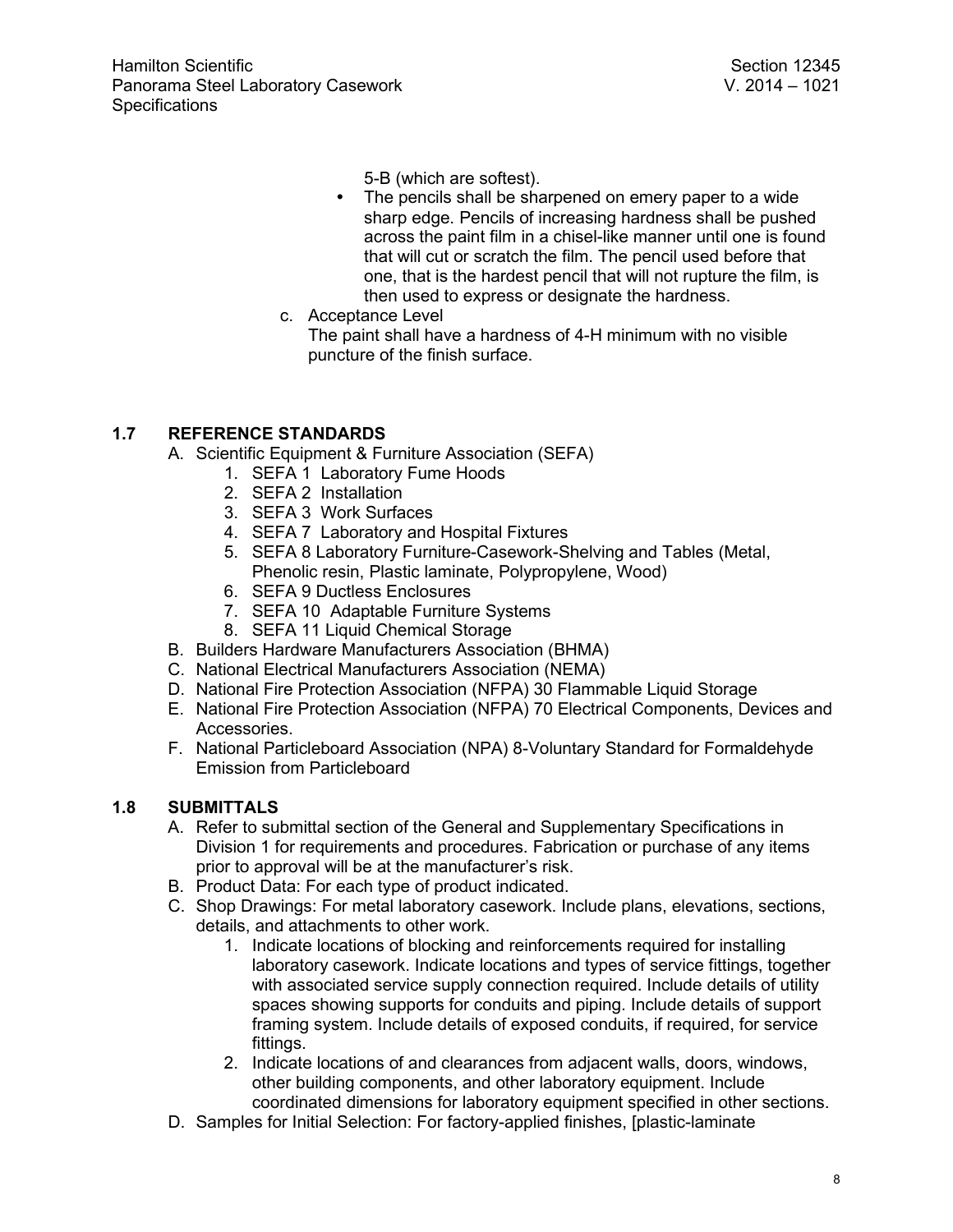countertops] [epoxy sinks] [epoxy countertops and troughs] [and] [phenoliccomposite countertops].

- E. Samples for Verification: For each type of finish, including countertop material, in manufacturer's standard sizes.
- F. Samples for Verification: Unless otherwise directed, approved sample units will be retained by the Owner's Representative.
	- 1. 6-inch- (150-mm-) square Samples for each type of countertop material.
	- 2. One full-size, finished base cabinet complete with hardware, doors, and drawers, but without countertop.
	- 3. One full-size, finished wall cabinet complete with hardware, doors, and adjustable shelves.
	- 4. One Sample each of hinged and sliding doors.
	- 5. One of each service fitting specified, complete with accessories and specified finish.
	- 6. One of each type of sink and accessory item specified.
	- 7. Adhesives and sealants
- G. Qualification Data: For testing agency.
- H. Product Test Reports: Based on evaluation of comprehensive SEFA tests performed by a qualified testing agency, indicating total compliance of laboratory casework finishes and countertops with requirements specified for chemical and physical resistance.

## **1.9 QUALITY ASSURANCE**

- A. Testing Agency Qualifications: An independent agency qualified for testing indicated, as documented according to ASTM E 548.
- B. Source Limitations: Obtain laboratory casework, including countertops, sinks, service fittings, and accessories, through one source from a single manufacturer.
	- 1. Obtain through same source from same manufacturer as fume hoods specified in Division 11 Section "Laboratory Fume Hoods."
- C. Installer Qualifications: A factory trained authorized representative of the casework manufacturer for installation and maintenance of units required for this Project.
- D. Product Standard: Comply with SEFA 8 Metals, "Laboratory Furniture--Casework, Shelving and Tables--Recommended Practices."
- E. Flammable Liquid Storage: Where cabinets are indicated for solvent or flammable liquid storage, provide units that are listed and labeled as complying with requirements of NFPA 30 by UL and FM and inspecting agency acceptable to authorities having jurisdiction.
	- 1. Cabinets that are not listed and labeled but are constructed according to NFPA 30, Paragraph 4-3.3(b) may be used if acceptable to authorities having jurisdiction.
		- i. Electrical Components, Devices, and Accessories: Listed and labeled as defined in NFPA 70, Article 100, by a testing agency acceptable to authorities having jurisdiction, and marked for intended use.
- F. Manufacturer's qualification: Modern plant with proper tools, dies, fixtures and skilled workmen to produce high quality laboratory casework and equipment and shall meet the following requirements:
	- 1. Five years or more experience in manufacture of laboratory casework and equipment of the type specified.
	- 2. Ten installations of equal or larger size and requirements.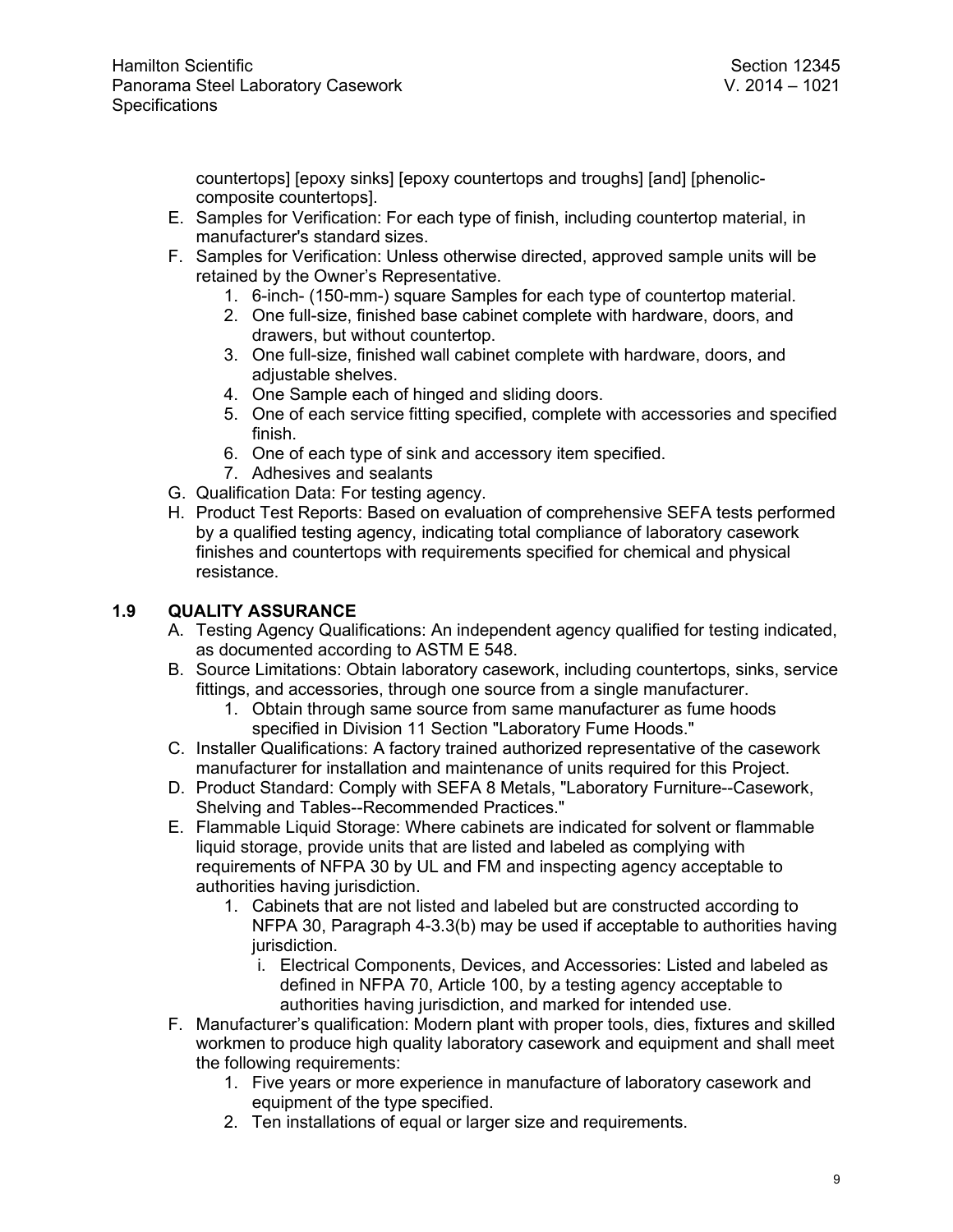G. Pre-installation Conference: Conduct conference at Project site to comply with requirements in Division 1 Section "Project Management and Coordination."

## **1.10 DELIVERY, STORAGE, AND HANDLING**

- A. Schedule delivery of casework and equipment so that spaces are sufficiently complete that material can be installed immediately following delivery.
- B. Protect finished surfaces from soiling or damage during handling and installation. Keep covered with polyethylene film or other protective coating.
- C. Protect all work surfaces throughout construction period with 1/4" corrugated cardboard completely covering the top and securely taped to edges. Mark cardboard in large lettering "No Standing."

### **1.11 PROJECT CONDITIONS**

A. Environmental Limitations: Do not deliver or install metal laboratory casework until building is enclosed, wet work and utility roughing-in are complete, and HVAC system is operating and maintaining temperature and relative humidity at occupancy levels during the remainder of the construction period.

### **1.12 COORDINATION**

- A. Coordinate layout and installation of framing and reinforcements for support of metal laboratory casework.
- B. Coordinate installation of metal laboratory casework with installation of fume hoods and other laboratory equipment.

# **1.13 EXTRA MATERIALS**

- A. Furnish complete touchup kit for each type and color of metal laboratory casework provided. Include fillers, primers, paints, and other materials necessary to perform permanent repairs to damaged laboratory casework finish.
- B. Furnish extra materials described in Part 3 that match products installed and that are packaged with protective covering for storage and identified with labels describing contents.

### **1.14 EXCEPTIONS TO DRAWINGS AND SPECIFICATION**

- A. All exceptions shall be subject to written approval prior to receipt of bid. If no written communication is received prior to receipt of bid and approval indicated in an addendum, it is assumed that bidder will be in total compliance with specifications and will be held responsible for default or delay, regardless of any statement to the contrary in their written proposal.
- B. Requests for a substitution must be made directly to the Owner's Representative's office for consideration no later than fifteen (15) working days prior to bid receipt date.
- C. Requests for a substitution following the bid opening will be rejected.
- D. Substitutions approved prior to bid date will be handled as an addendum and be sent to all bidders.

### **1.15 WARRANTY**

A. Furnish a written warranty that Work performed under this Section to be and remain free from defects as to materials and workmanship for a period of one (1) year from date of acceptance. Defects in materials and workmanship that may develop within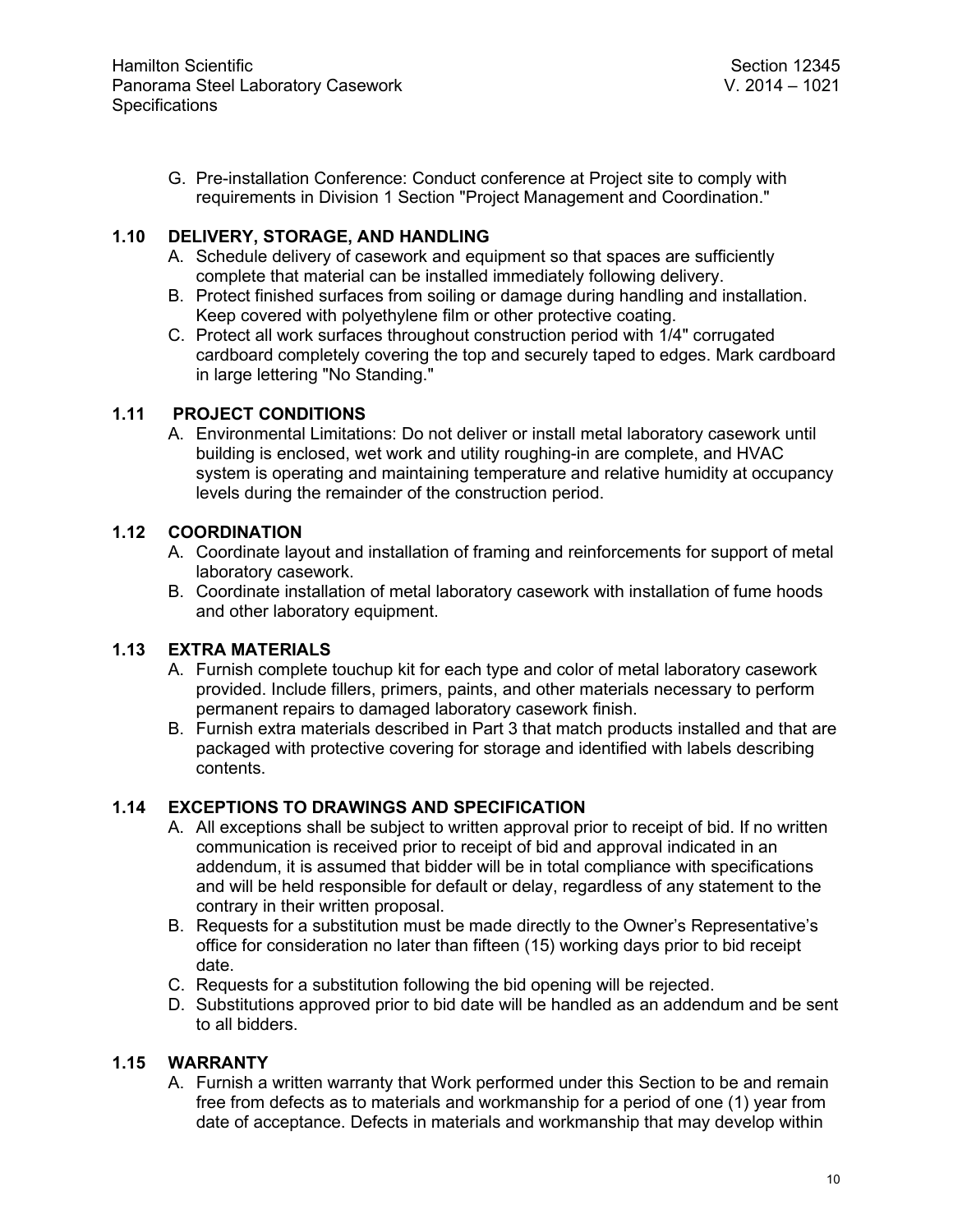this time are to be replaced without cost or expense to the Owner. Defects include, but are not limited to:

- 1. Ruptured, cracked, or stained coating
- 2. Discoloration or lack of finish integrity
- 3. Cracking or peeling of finish
- 4. De-lamination of components or edge banding
- 5. Slippage, shift, or failure of attachment to wall, floor, or ceiling
- 6. Weld or structural failure (visible weld marks)
- 7. Warping or unloaded deflection of components
- 8. Failure of hardware

### **PART 2 – PRODUCTS**

#### **2.0 SUMMARY**

A. Design, materials, construction and finish of casework specified in the minimum acceptable standard of the for a universal steel laboratory casework line. The basis of this product specification is Hamilton Laboratory Solutions, 1825 East Albert Drive, Manitowoc, WI 54220.

General: Assemble and finish units at point of manufacture. Use precision dies for interchangeability of like-size drawers, doors, and similar parts. Perform assembly on precision jigs to provide units that are square. Reinforce units with angles, gussets, and channels. Integrally frame and weld to form a dirt and vermin-resistant enclosure. Where applicable, reinforce base cabinets for sink support. Maintain 1/8" (3 mm) horizontally and vertically between door and drawer fronts. Vertical side reveals between the door/drawer and end of cabinet: Flush overlay steel fronts 5/32" (4 mm); Inset steel fronts 3/32" (2.4 mm); flush overlay wood fronts and flush overly radiused steel fronts with concealed hinges 1/16" (1.6 mm)

- B. Steel Doors: Outer and inner pans that nest into box formation, with full-height channel reinforcements within the door. Fill doors with sound-deadening material.
- C. Glazed Steel Doors: Hollow-metal stiles and rails of similar construction as flush doors, with glass held in resilient channels of gasket material.
- D. Hinged Steel Doors: Reinforce with angles welded inside inner pans at hinge edge.
- E. Steel Drawers: Fronts made from outer and inner pans that nest into box formation, with no raw metal edges at top. Sides, back, and bottom fabricated in one piece with rolled or formed top of sides for stiffening and comfortable grasp for drawer removal. Fasten drawer front to sides and bottom to form a single, integral unit. Provide drawers with ball-bearing slides and positive stops to prevent metal-to-metal contact or accidental removal.
- F. Adjustable Shelves: 1" front, back, and ends formed down, with edges returned horizontally at front and back to form reinforcing channels.
	- 1. Adjustable base unit shelves shall be quantity 2 split shelves each 8.75" (223 mm) or 17.56" (375 mm) deep, unless otherwise noted on the drawings.
	- 2. Adjustable shelves shall be mounted to surface type steel standards (wall condition) or slotted studs (above peninsula benches). Adjustable shelves shall be supported by steel shelf brackets. Brackets shall be cold rolled steel with epoxy powder coated finish, complying with BHMA A156.9, Types B04102 and B04112. Shelves shall be fastened to brackets with two screws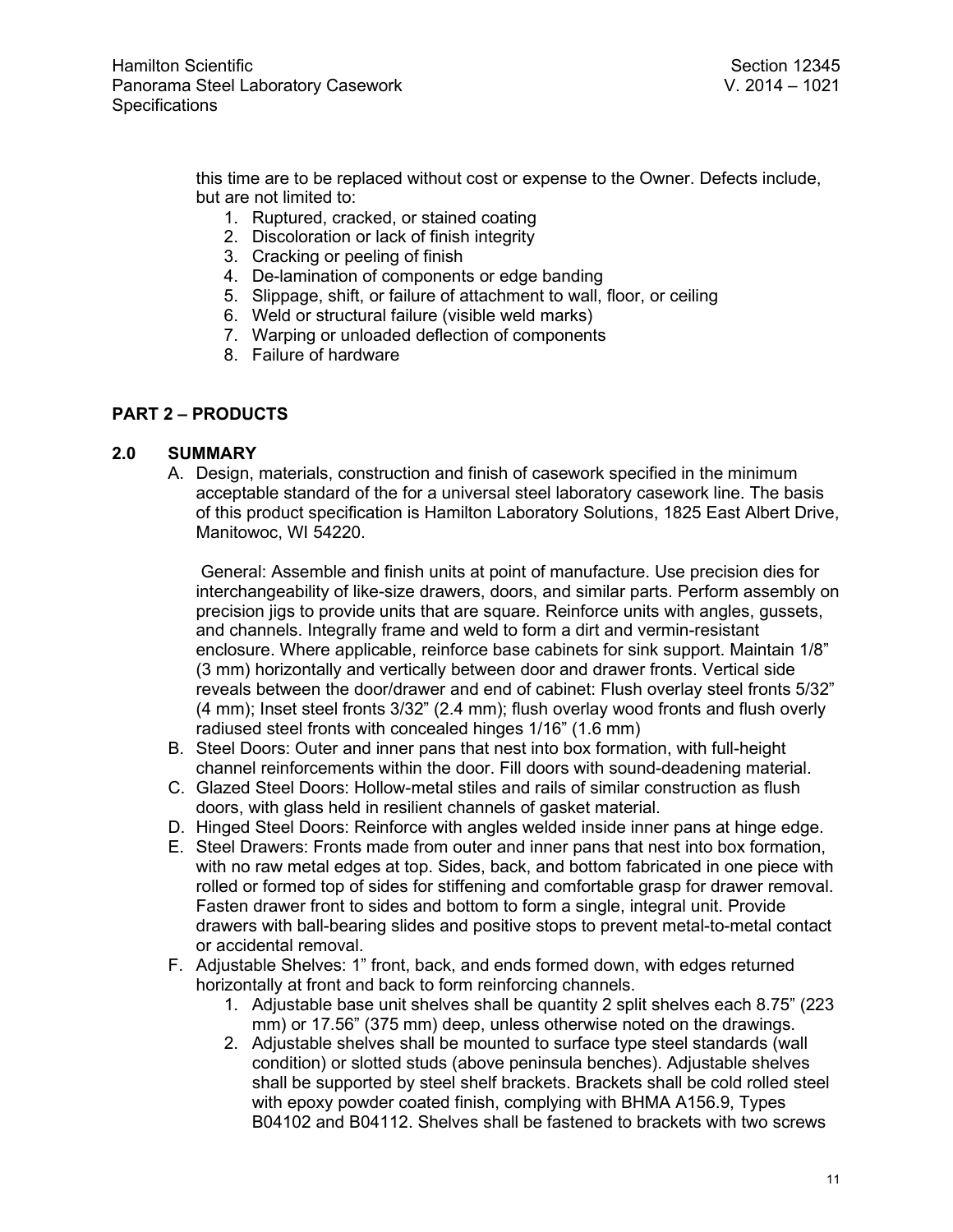per bracket.

- 3. Adjustable shelves mounted on slotted studs shall be supplied with a continuous 2" (50.8mm) high band to create a 1" (25.4mm) high curb at rear of shelf. The curb along the back shall be of similar material as the shelf.
- G. Toe Space: Fully enclosed (per NIH vermin control requirements), 4 inches (100 mm) high by 2.125" inches (55 mm) deep, with no open gaps
- H. Table Legs: Welded tubing, 2 .125 inches (75 mm) nominal, square with stretchers where needed to comply with product standard. Weld or bolt leg stretchers to legs and cross-stretchers and bolt legs to table aprons. Provide leveling device welded to bottom of each leg.
- I. Leg Shoes: [Black vinyl or rubber] [Satin-finished stainless steel], open-bottom, slipon type.
- J. Utilities: Provide space, cutouts, and holes for pipes, conduits, and fittings in cabinet bodies to accommodate utility services and their support-strut assemblies.
- K. Utility-Space Framing: Laboratory casework manufacturer's standard steel framing units consisting of 2 steel slotted channels complying with MFMA-2, not less than 1-5/8 inches (41 mm) square by 0.0966 inch (2.5 mm) thick, and connected together at top and bottom by U-shaped brackets made from 1-1/4-by-1/4-inch (32-by-6-mm) steel flat bars. Framing units may be made by welding specified channel material into rectangular frames instead of using U-shaped brackets.
- L. Filler Strips [and Utility-Space Closure Panels]: Provide as needed to close spaces between cabinets and walls, ceilings, and indicated equipment. Fabricate from same material and with same finish as cabinets and with hemmed or flanged edges.

# **2.1 CASEWORK SYSTEM**

- A. General: Provide casework manufacturer's standard integrated system that includes support framing, suspended modular cabinets, filler and closure panels, [wall panels,] [under cabinet task-lighting fixtures,] countertops, and fittings needed to assemble system. System includes hardware and fasteners for securing support framing to permanent construction.
	- 1. Cabinets shall be fabricated as sectional units and be capable of being removed and reinstalled without use of special tools for relocation within system. Component parts of the unit shall be manufactured ensuring uniformity, interchangeability and accurate alignment. All base cabinets shall have integral enclosed bases.
	- 2. Base cabinets allow for field conversion of cabinet door and drawer front styles, drawer body suspension systems and cabinet horizontal and vertical support rails with the use of simple hands tools.
	- 3. Suspended cabinets can be removed without removing or providing temporary support for countertops.
	- 4. Sinks (drop in) shall be supported independent of base cabinets.
	- 5. Support framing has provision for fastening pipe supports at utility space in not more than 1-inch (25-mm) increments.
	- 6. System includes filler and closure panels to close spaces between support framing, cabinets, shelves, countertops, floors, and walls, unless otherwise indicated. Fabricate panels from same material and with same finish as cabinets and with hemmed or flanged edges.
	- 7. System includes wall-mounted casework that matches all other laboratory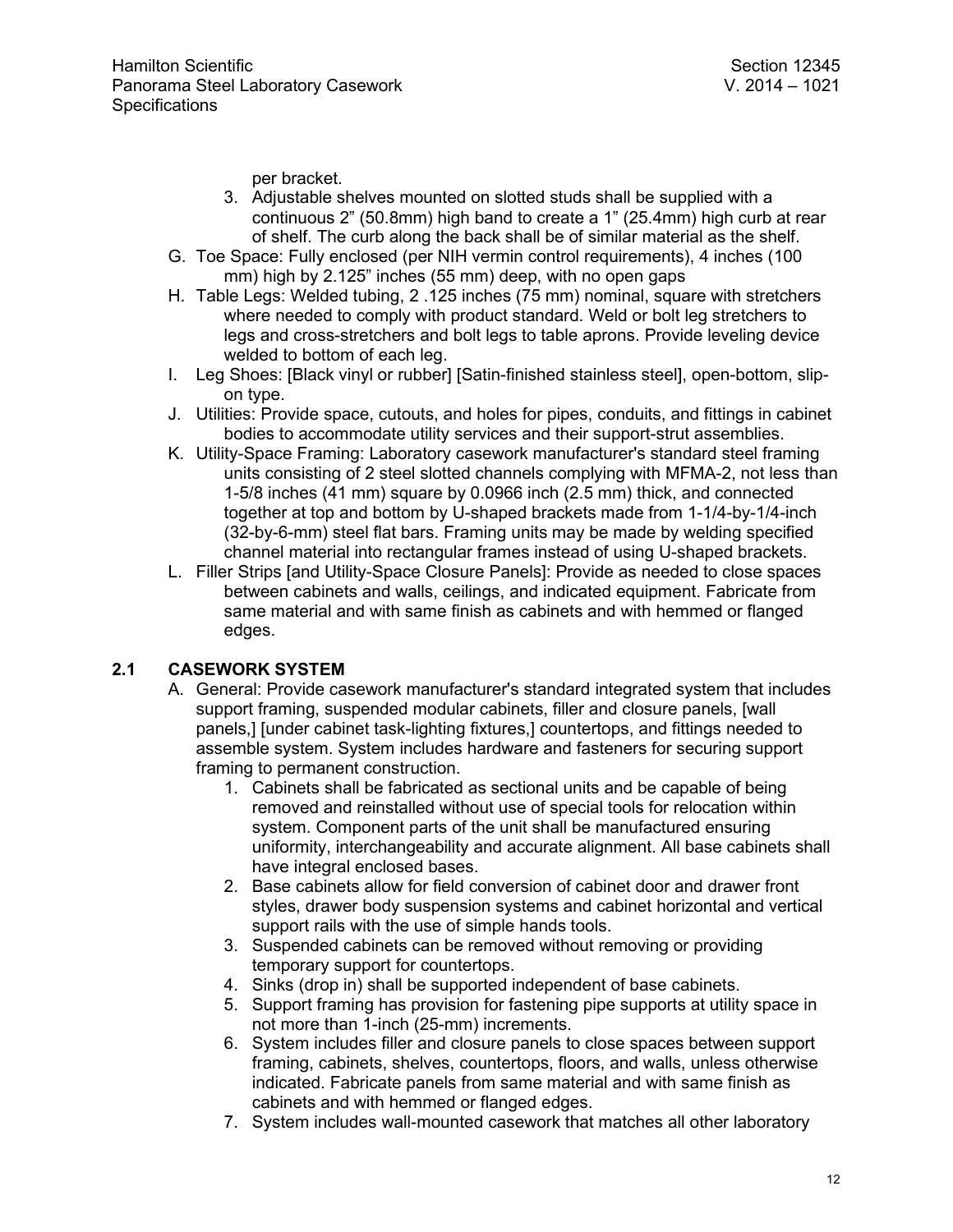casework in design and material.

- B. Support Framing: Casework manufacturer's standard system consisting of vertical supports and connecting braces and rails as follows:
	- 1. Cabinets, shelves, and countertops are supported from vertical supports [except where floor-supported base cabinets are indicated]. Vertical positioning of supported cabinets, shelves, and countertops can be varied in 1-inch (25-mm) increments through full height of supports.
	- 2. Vertical supports rest on adjustable leveling bases and are secured to floor with optional metal clips fastened to floor.
	- 3. Vertical supports are installed with braces and rails connecting them to each other and to permanent building walls to create a stable, rigid structure with framed utility spaces where indicated.
	- 4. Vertical supports are braced at floor with cantilevered horizontal leg members where indicated.
- C. Under cabinet Task-Light Fixtures: As specified under Electrical Service Fittings in this Specification Section.

# **2.2 ACID STORAGE CABINET**

- A. Description: Construct as specified for metal casework, including hardware and locks.
- B. Provide ¼" (6.35mm) thick poly-resin or molded one-piece white polypropylene lining on interior surfaces.
- C. Provide 1-1/2 inch (38MM) diameter indicators for field cut-outs for vent hose connecting at the rear of base cabinet poly-resin lined only). When cabinet is used without a fume hood, vent hose is to extend to the appropriate laboratory exhaust system.
- D. Removable access back panel.
- E. Manual closing doors are available for Flush Overlay and Flush Front cabinets.
- F. Provide one adjustable lined shelf, of similar material and thickness as interior liner. Shelf to be capable of supporting 40 lbs. per square foot up to 200 lbs.
- G. One (1) 1 inch (25.4mm) deep liquid tight drip pan to cover the entire floor area of the poly-resin cabinet compartment. Pan to be fabricated of  $\frac{1}{4}$ " (6.35mm) thick white polypropylene with seams welded.
- H. Door catch shall be a non-metallic plunger and roller style
- I. As required apply signage, contrasting color, to cabinet doors indicating "CORROSIVE CHEMICALS."

# **2.3 FLAMMABLE LIQUIDS STORAGE CABINET**

- A. Conform to OSHA Regulations and the requirements of NFPA 30, National Fire Protection Association, Flammable and Combustible Liquids Code. Cabinets shall be Factory Mutual (FM) 6050 approved and/or Underwriters Laboratories (UL) 1275 listed. Cabinets shall limit the internal temperature at the center, one inch (25mm) from the top to not more than 325 degrees Fahrenheit (162.8 degrees Celsius) when subjected to a ten-minute fire test that simulates the fire exposure of the standard time-temperature curve specified in NFPA 251.
- B. If cabinet is required to be vented by local authorities, provide 1-1/2" (38.1mm) diameter vented outlet with fire arrestor.
- C. Cabinet shall not be ventilated unless required by local authorities. Opening provided by the manufacturer shall be sealed with bungs.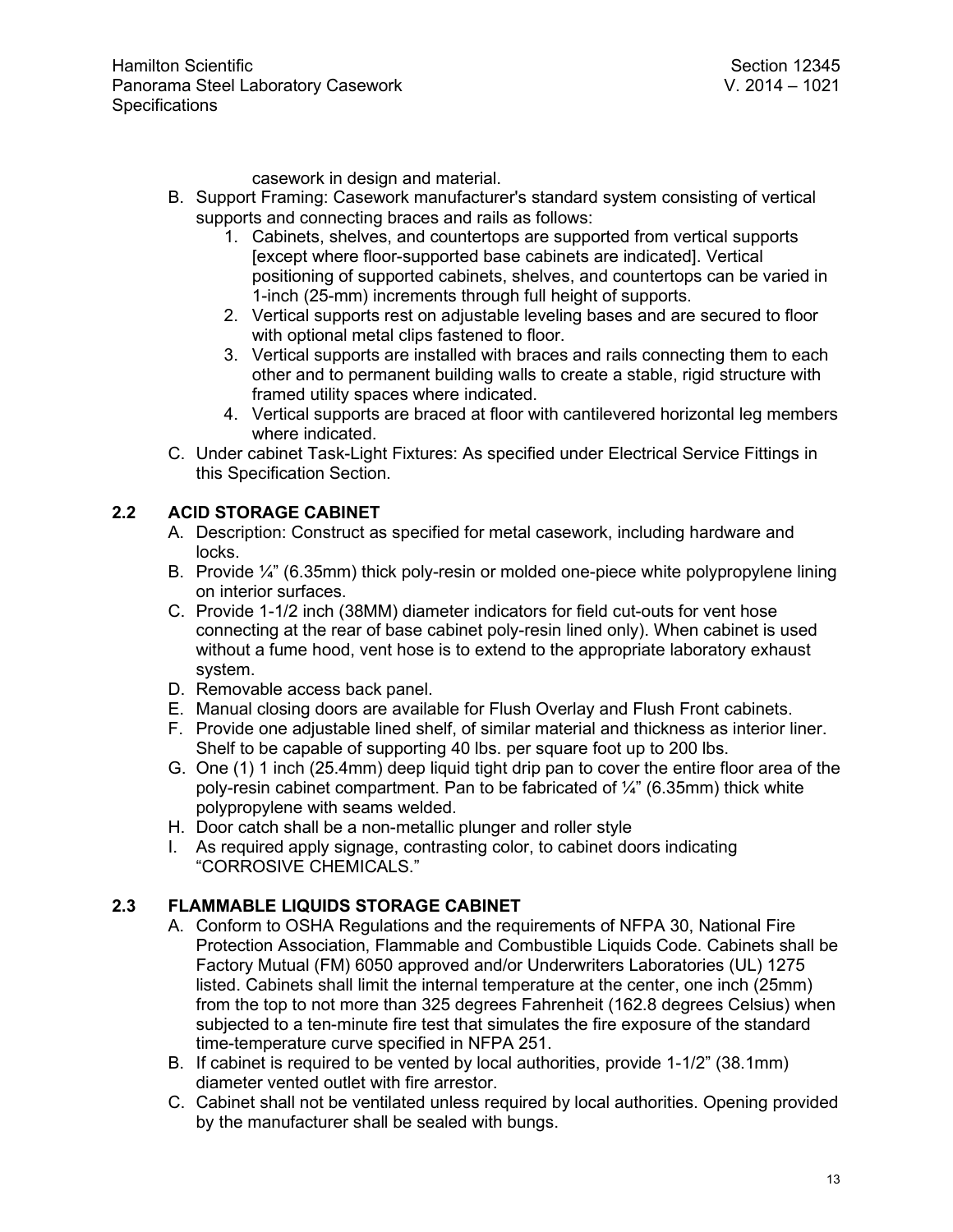- D. Casing: Bottom, top, back, door and sides of cabinet shall be constructed of metal and finished in the same manner as the metal casework herein before specified, provided that the bottom, top, door and sides of the cabinet shall be at least 18 gage sheet steel and shall be double-walled, with 1-1/2 inch (38mm) air space. Joints shall be riveted, welded or made tight by equally effective means.
- E. Ground (to structure) and bond cabinet.
- F. Flame arrestor on cabinet vent outlet.
- G. Adjustable, full width, metal shelf supported with "locking" clips to avoid inadvertent tipping.
- H. Apply signage, contrasting color, in a conspicuous size to cabinet doors indicating "FLAMMABLE KEEP FIRE AWAY."
- I. Door: Shall be self closing with a continuous piano hinge and three point locking mechanism. Door sill spacing shall be raised at least 2 inches (50mm) above the bottom of the cabinet to retain spilled liquid within the cabinet. Specifiers Option: Self- Closing or Manual doors
- J. Finish: Finish as specified for metal laboratory casework except interior and shelf finish shall be three-mils thick.

### **2.4 VACUUM PUMP CABINET**

Flush Overly Construction: Surface of doors and drawers shall overlay the cabinet ends, top or bottom rails. Horizontal and vertical case shell members (panels, top rails and bottoms) shall be concealed behind door and drawer fronts.

Surfaces of doors, drawers and panel faces shall align with cabinet fronts without overlap of case ends, top or bottom rails. Horizontal and vertical case shell members (panels, top rails and bottoms) shall meet in the same plane without overlap, cracks or crevices.

OR

Flush Front Construction: Surface of doors, drawers and panel faces shall align with cabinet fronts without overlap of case ends. Vertical case shell members shall meet in the same plane without overlap, crack or crevices.

Slimline styling: Front width of end panels 3/4". (Top rail is 1" – there is no bottom rail.)

Self-supporting units: Completely welded shell assembly without applied panels at ends, backs or top panel, so that cases can be used interchangeably or as a single, stand-alone unit.

Interior of case units: Acoustically treated sides, back and top panel and interior door with sound deadening materials. Base cabinets, 30" and wider, with double swinging doors shall provide full access to complete interior without center vertical post.

- A. Vacuum pump storage to provide a means to store and vent vacuum pumps and their emissions and heat loads.
- B. Vacuum pump cabinet shall have hinged doors with integral toe space without a cabinet bottom. Optional door louvers will be incorporated when the exhaust fan is specified.
- C. Vacuum pump cabinet shall have removable back panel(s) for utility access and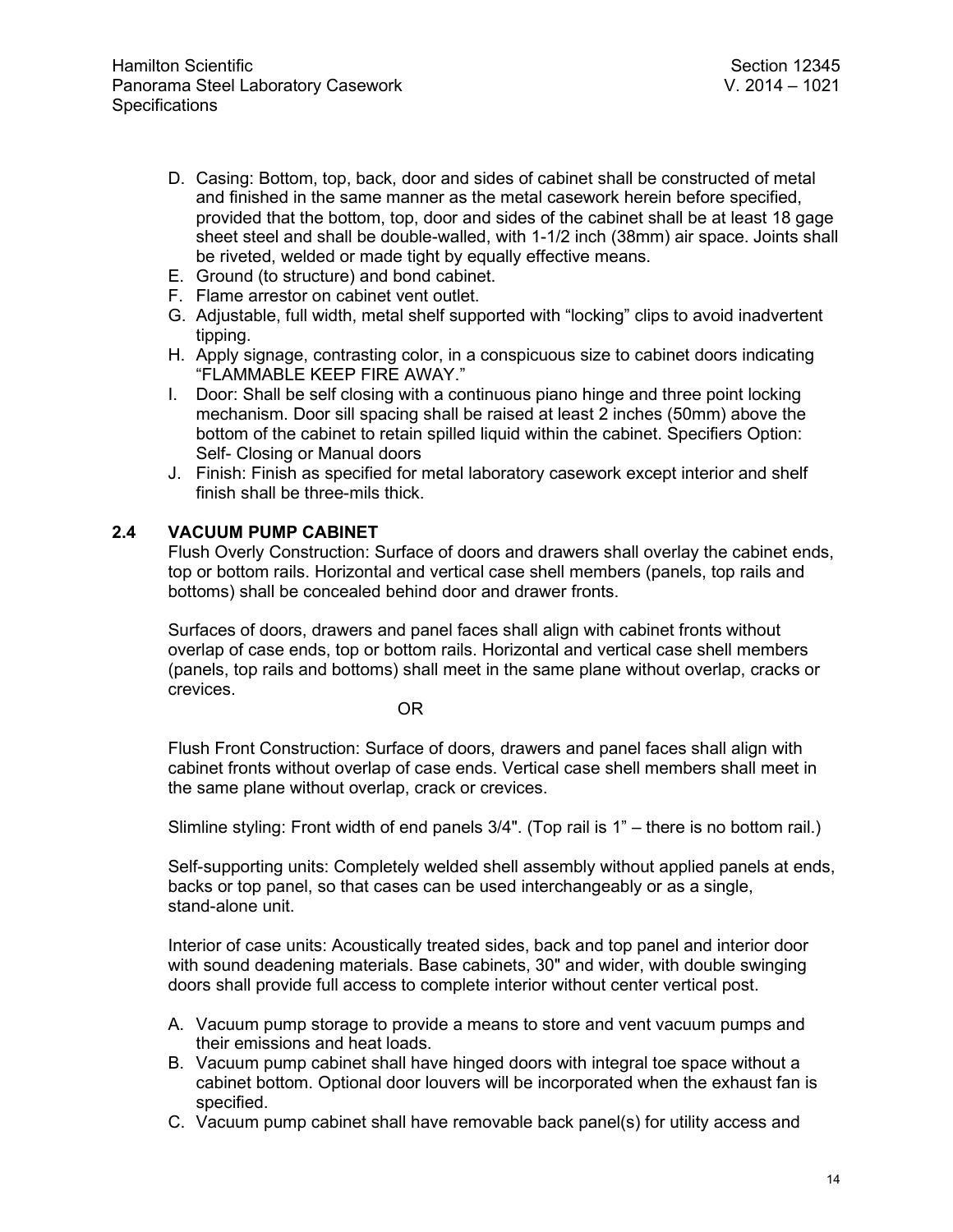visual inspection. Back panel shall incorporate an integral 2 "vent hole for a standard vent assembly.

- D. Vacuum pump cabinet shall incorporate acoustical insulation on the interior door panels, sides, back and underside of the top panel. Insulation shall be open cell foam of clonal design.
- E. Storage unit shall incorporate an integral electrical switch (120V, 20 amps) with pilot light to indicate the operational mode of the vacuum pump unit. Switch shall be supplied with an optional 20' long, ½" trade size flexible metal conduit.
- F. Storage unit shall have an electrical duplex outlet, located in the rear of the cabinet, for the vacuum pump plug end. Outlet to be accessible from the inside of the cabinet. Outlet shall be hard wired to the electrical switch.
- G. Mobile platform shall be capable of supporting 300 lbs. Front two casters shall be locking/swivel models. Lipped construction shall safely contain any accidental spills. Platform shall support a removable polypropylene tray for ease of cleanability.
- H. An optional 235 cfm exhaust fan will be supplied for greater heat loads. The exhaust fan assembly will be attached to the back of the cabinet for maximum pump storage and airflow. The fan assembly shall incorporate a 4" diameter duct collar to connect to the building HVAC.
- I. Vacuum Pump Cabinet Nominal Dimensions: Width: 24", 30", 36", 48" Depth: 25" with electrical junction box; 29-5/8" with exhaust fan housing Height: 34.75"
- J. Mobile Pump Platform Nominal Dimensions: Width: 21", 27", 33", 45" Depth: 17.863" Height: 5.750"

# **2.5 CABINET HARDWARE**

- A. General: Provide laboratory casework manufacturer's standard satin-finish, commercial-quality, heavy-duty hardware complying with requirements indicated for each type.
- B. Hinges: Stainless steel, #4 finish, 5-knuckle hinges complying with BHMA A156.9, Grade 1, with rounded tips. Provide 2 for doors 48 inches (1200 mm) and less in height and 3 for doors more than 48 inches (1200 mm) in height, four for doors 84" or more in height.
	- (Specifier's option)
		- 1. Inset steel, stainless steel, 5-knuckle
		- 2. Flush overlay wood, stainless steel, 5- knuckle or zinc coated once wood is offered.
		- 3. Flush overly steel, stainless steel, 5- knuckle
- C. Drawer and Door Pulls: Pulls fastened from back with two screws. For sliding doors, provide stainless steel or chrome-plated recessed flush pulls. Provide two (2) pulls for drawers more than 24 inches (600 mm) in width. (Specifier's option)
	- 1. Stainless steel wire
	- 2. Rectangular brushed aluminum
	- 3. Semi-recessed polypropylene chameleon
	- 4. Semi-recessed polypropylene black
	- 5. Semi-recessed polypropylene gray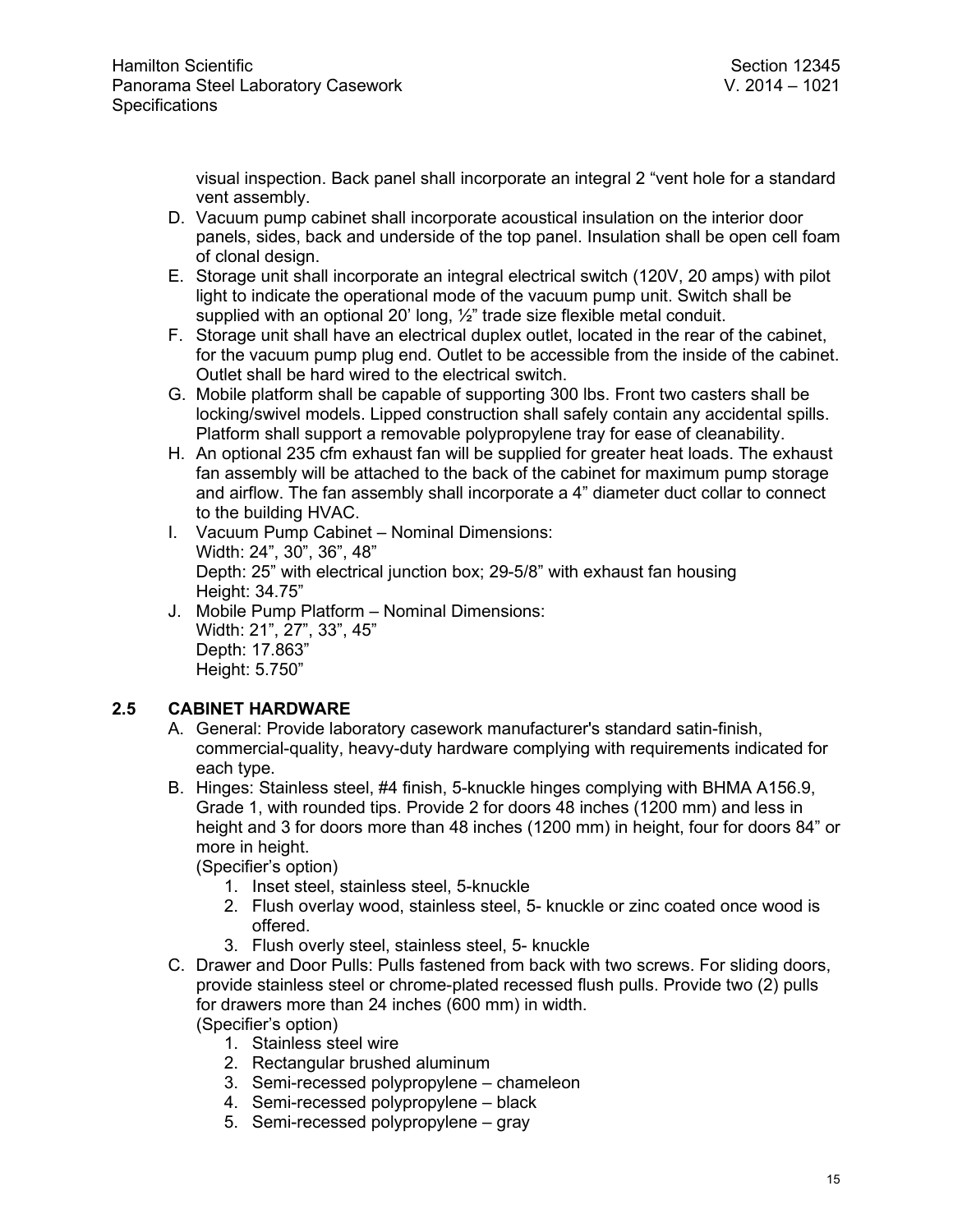- 6. Semi-recessed polypropylene white
- 7. Flush stainless steel
- D. Door Catches: Nylon-roller spring loaded, self-aligning, catch with a steel strike plate. Double doors without locks shall have a catch on each door. Tall cases shall have latching devices located on the structurally fixed center shelf. The left hand door shall have a positive catch and the right hand door shall have a roller type catch where locks are used. Where locks are used, catches and strike plates shall be used on left hand doors of double door cases and shall be steel, cadmium plated. Provide 2 catches on doors more than 48 inches (1200 mm) in height.
- E. Drawer Slides: Full-extension, heavy-duty, zinc plated drawer slides; designed to prevent rebound when drawers are closed; SEFA 8 Metal complaint and rated for 100 lbs and 150 lbs. full extension slides; 150 lbs slides standard on all file drawers. Drawer slides shall have an integral stop mechanism to avoid inadvertent removal. Self-closing and soft-closing slides are BIFMA rated. (Specifier's option)
	- 1. 100 lbs. full extension, SEFA 8 Metal (Standard Default) Pull board (Only Option)
	- 2. 100 lbs. full extension, soft closing, BIFMA X5.2 Clause III, X5.3 Clause II
	- 3. 150 lbs. full extension, SEFA 8 Metal
- F. Label Holders: Stainless steel, aluminum, or chrome plated; sized to receive standard label cards approximately 1 by 2 inches (25 by 50 mm), attached with screws or rivets. Provide where indicated on drawings.
- G. Locks: Cam or half-mortise type with 5-disc or 5-pin tumbler, brass with chromeplated finish; complying with BHMA A156.11, Type E07281, E07111, or E07021. Locks shall be mounted in special housing so designed as to prevent removal when in locked position. The locks and lock housings shall be fully concealed within the drawer heads and doors. The lock tongues shall engage the rails or stiles when in locked position. Sliding door locks shall be push-type operating in sleeves and engaging both doors when in locked position and provided with positive door holding device. Install theft panels above each drawer or cupboard segment in order to isolate locked section. Locks shall be separately keyed (including cabinets with multiple locks and cabinets in the same room).
	- 1. Provide minimum of [two] paracentric keys per lock and [two] master keys.
	- 2. Provide [where indicated] [on all drawers and doors].
	- 3. The exposed face shall be [chromium plated] [stainless steel] with satin finish.
- H. Sliding-Door Hardware Sets: Laboratory casework manufacturer's standard, to suit type and size of sliding-door units.
- I. Leg Shoes: Leg shoes shall be provided on all table legs, unless otherwise specified, to conceal leveling device. Leg shoes shall be pliable 2.5" (35mm) high coved to the floor at the bottom.
- J. Shelf Adjustment: Adjustable shelf support clips are designed for adjusting shelves on 1.26" (35 mm) centers and shall be painted steel complying with BHMA A156.9, Type B04013. In addition to shelf clips required for initial assembly, six (6) dozen additional clips to be provided to the owner.
- K. Pull-Out Boards: Pull-out boards shall be fabricated of the same material and finish as the cabinet body. The pull out board shall be located in the top rail of the cabinet, supported by drawer slides rated for 100 lb. (45.36mm), full-extension, and load with a stop mechanism to avoid inadvertent removal. They are not required in apron units. Each pull out board shall have front fascia, the same width as the drawer heads that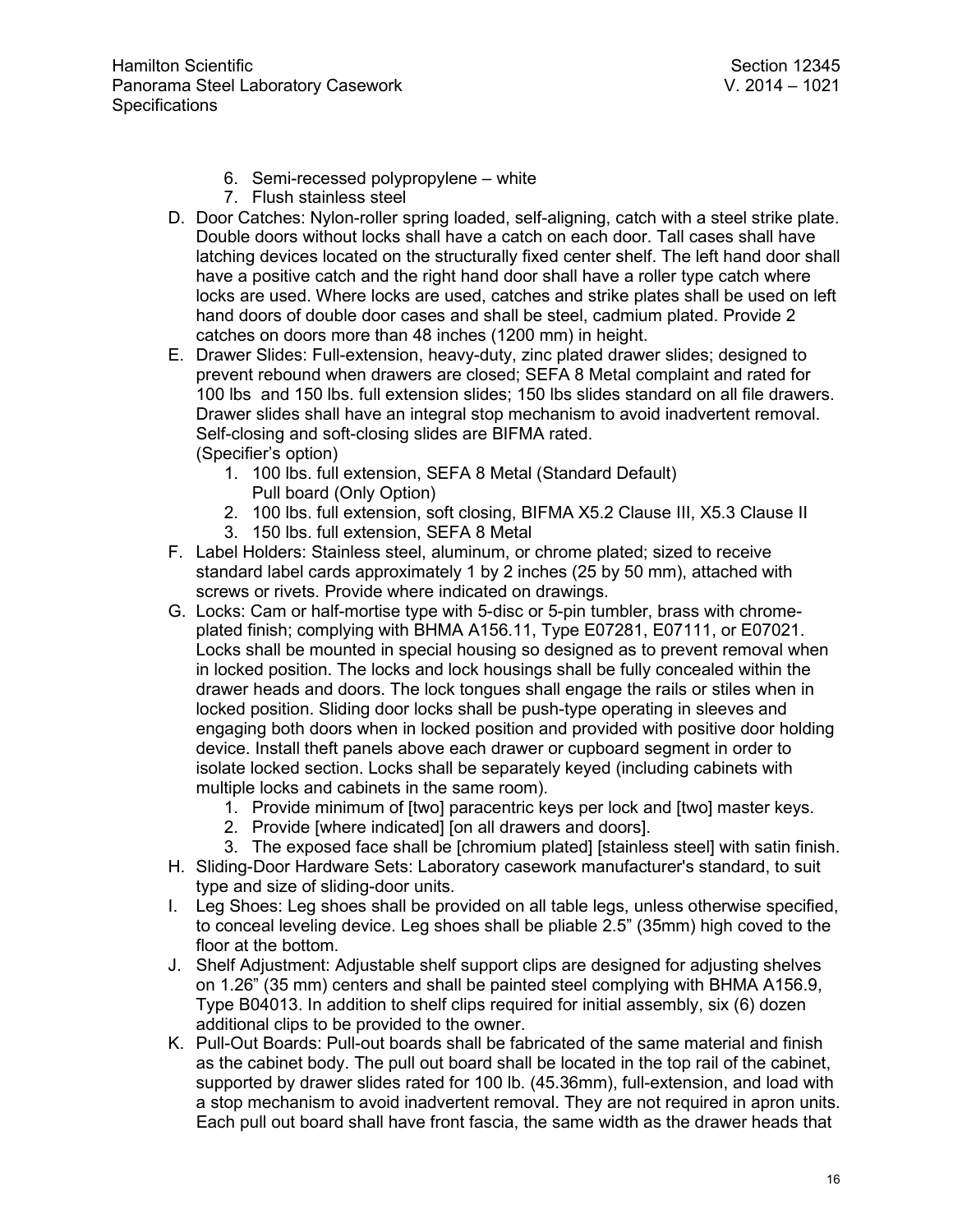fills void between the counter top and drawer or door below. The top of the fascia shall be flush to the top surface of the pull out board

- L. Standards: Surface mounted adjustable shelves, shall be mounted to twin-tracked standards. Standards shall be coated with an epoxy powder coating complying with BHMA A156.9 Types B04102 with a nominal cross section of 1-1/2" x  $\frac{1}{2}$ " (38.1mm x 12.7mm). Acceptable manufacturers shall be Reeve, Fixture Hardware Manufacturing Corporation, and Knape and Vogt. Standards and slotted studs shall have a fully compatible slot pattern. Fasten standards to concrete masonry walls or properly blocked steel studded walls with appropriate flat head screws. Adjustable shelves, wall cabinets and pegboards will be furnished with integral mounting brackets or clips.
- M. Slotted Studs: Adjustable shelves, wall cabinets and peg boards mounted above peninsula or island benches shall be mounted to a welded double-sided, twin tracked stud assembly. Assembly shall be fabricated of 14 gauge, fully welded steel tube with slots laser cut into uprights and be coated with an epoxy powder coat. Acceptable manufacturers shall be Reeve, Fixture Hardware Manufacturing Corporation, and Knape and Vogt. Slotted studs and standards shall have a fully compatible slot pattern. Adjustable shelves, wall cabinets and pegboards shall be furnished with integral mounting brackets or clips.
- N. File Drawers. File drawers shall be furnished integral design that allows Pendaflex inserts to hold files in a front-to-back configuration.
- O. Adjustable Leveling Devices: Each base cabinet shall have leveling devices, 3/8"-16, 2.5" long similar to model # 2500T32 as manufactured by McMaster-Carr Supply Company, New Brunswick, NJ.
- P. Casters shall be equal to Sheppard PRS30406BC, 3" soft rubber wheeled casters. Front casters are rigid and locking, rear casters are swivel.
- Q. Reagent Shelves: Provide as indicated, fabricated from same material as adjacent countertop, unless otherwise indicated.

# **2.6 UMBILICALS**

- A. Vertical service columns shall extend from the [floor] [countertop] to a minimum of 6" (150mm) above the hung finished ceiling and secured at bottom and top to insure structural stability.
- B. Umbilical shall be fabricated and finished the same as the laboratory casework. Color to be selected by Architect.
- C. Umbilicals shall have a removable access panel, screwed in place, on unobstructed side. One unobstructed side (opposite side with conduit cut-outs).

# **2.7 ADD-A-DRAWER BASE MOBILE CABINETS**

- A. Add-A-Drawer Mobile Base Cabinets: Cabinets with casters or otherwise noted must incorporate "Add-A-Drawer" design to allow casework to be used in both standing and sitting height configuration and shall be constructed as follows:
- B. Mobile base cabinet shall be nominally 24.36" (619 mm) high. Top of the base cabinet shall be same material and finish as exposed faces of cabinet
- C. A 7.5" (191 mm) high, fully enclosed drawer box made same width as cabinet below, shall sit on top of each base cabinet to create a standing height cabinet. Top of the apron shall be same material and finish as exposed face of cabinet.
- D. Apron shall be aligned with two (2) zinc plated bolts that engage cabinet's back rail through pre-drilled holes with full diameter metal inserts. Front rail is aligned by a full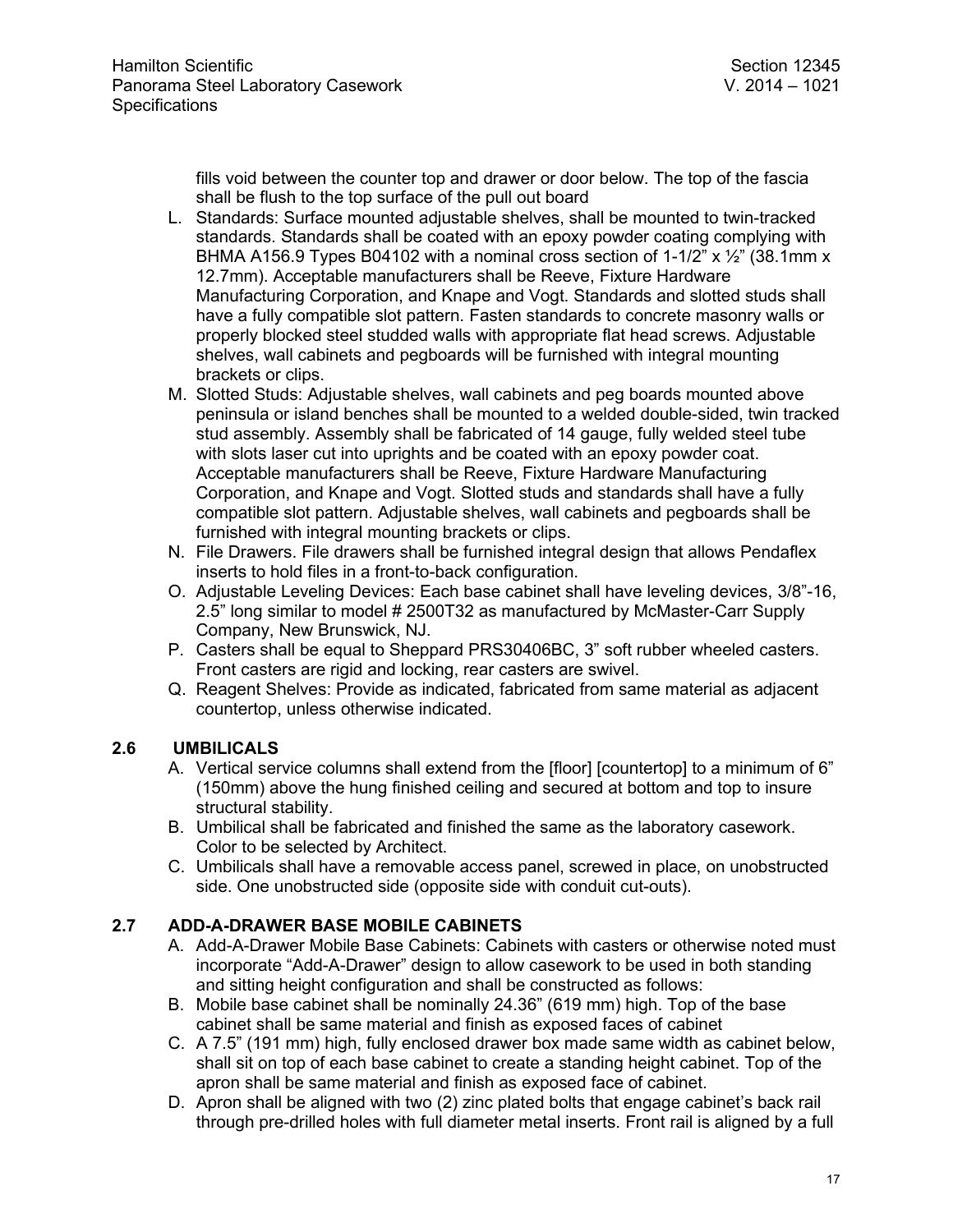width slip joint.

- E. Drawer units must be equipped with an anti-tip/anti-trick mechanism that shall include an interlock in the lower cabinet so that only one drawer in a vertical stack can be opened at one time. Base cabinets shall have an 18 gage metal plates across the underside of the finished bottom and held in place by a welded pocket to act as a counter weight.
- F. Optional pull board shall be fabricated of the same material and finish as the cabinet body. The pull out board shall be located below the top rail of the cabinet, supported by drawer slides rated for 100 lb. (45.36mm), full-extension, and load with a stop mechanism to avoid inadvertent removal. They are not required in apron units. Each pull out board shall have front fascia, the same width as the drawer heads. Front pullboard head shall be flush with the writing work surface.

### **2.8 WALL MOUNTED CASEWORK**

A. Where noted as such, provide wall-mounted casework that matches all other laboratory casework in design and material. The assembly's construction however, must be modified to withstand the rigors of being mounted directly to the wall and suspended above the floor, without sagging or effecting the door or drawer operation. The assembly must be capable of supporting an equipment load of at least 300 lbs. above and beyond the weight of the assembly.

# **PART 3 – EXECUTION**

### **3.0 EXAMINATION**

- A. Examine areas, with Installer present, for compliance with requirements for installation tolerances, location of reinforcements, and other conditions affecting performance of metal laboratory casework.
	- 1. Proceed with installation only after unsatisfactory conditions have been corrected.

### **3.1.1 INSTALLATION OF CABINETS**

- A. Install level, plumb, and true by means of the micro-adjustment device located in each bottom corner of the base cabinets. Where laboratory casework abuts other finished work, apply filler strips and scribe for accurate fit with no visible gaps, with fasteners concealed where practical.
- B. Utility-Space Framing: Secure to floor with two fasteners at each frame. Fasten to partition framing, wood blocking, or metal reinforcements in partitions and to base cabinets.
- C. Base Cabinets: Adjust top rails and sub-tops within 1/16 inch (1.5 mm) of a single plane. Fasten cabinets to utility-space framing, partition framing, wood blocking, or reinforcements in partitions with fasteners spaced not more than 24 inches (600 mm) o.c. Bolt adjacent cabinets together with joints flush, tight, and uniform. Align similar adjoining doors and drawers to a tolerance of 1/16 inch (1.5 mm).
	- 1. Where base cabinets are installed away from walls, fasten to floor at toe space at not more than 24 inches (600 mm) o.c. and at sides of cabinets with not less than 2 fasteners per side.
- D. Wall Cabinets: Adjust fronts and bottoms within 1/16 inch (1.5 mm) of a single plane. Fasten to hanging strips, masonry, partition framing, blocking, or reinforcements in